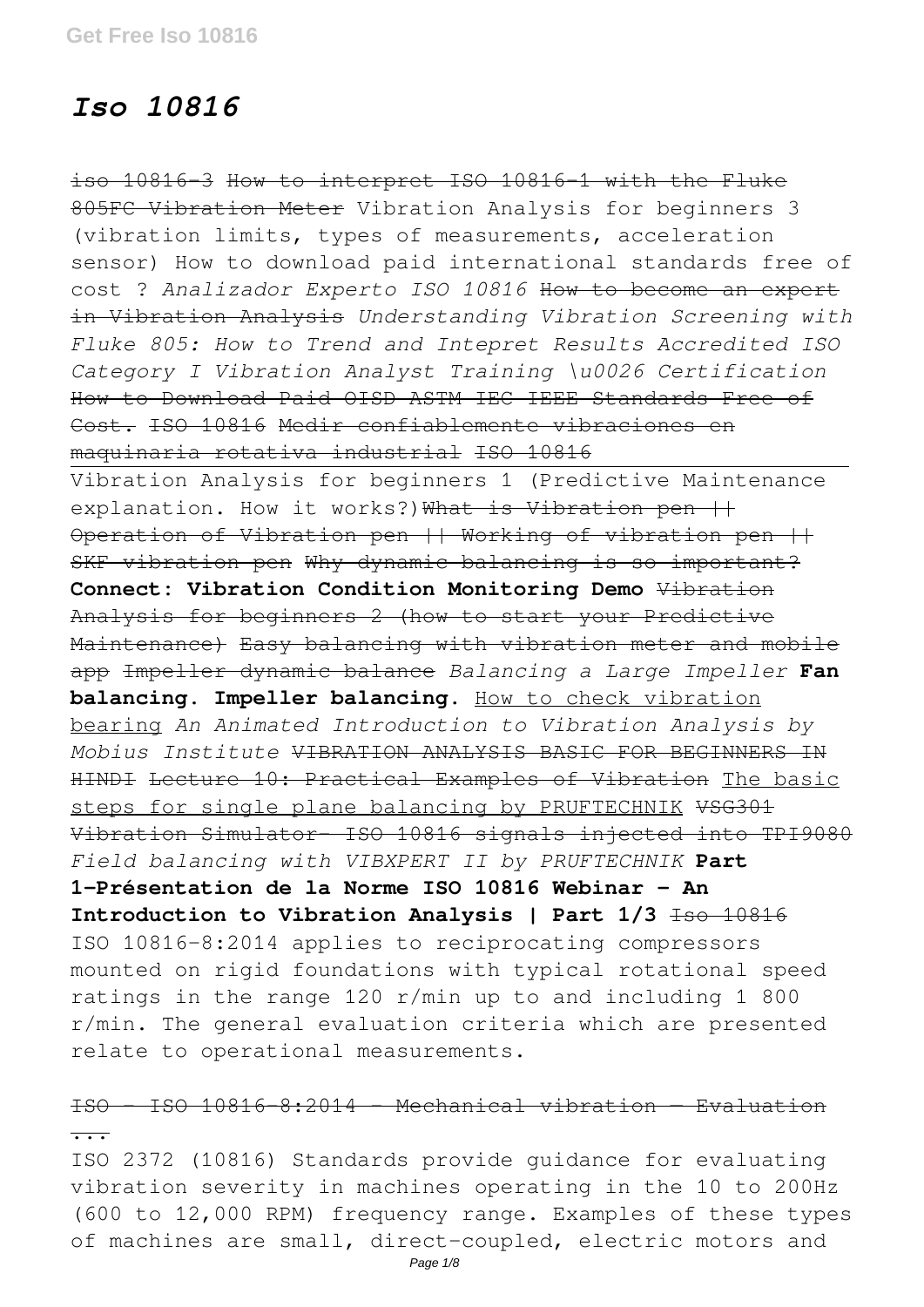pumps, production motors, medium motors, generators, steam and gas turbines, turbo-compressors, turbo-pumps and fans.

#### ISO 10816 Vibration Severity Standards

ISO 10816-3was prepared by Technical Committee ISO/TC 108, Mechanical vibration, shock and condition monitoring, Subcommittee SC 2, Measurement and evaluation of mechanical vibration and shock as applied to machines, vehicles and structures. This second edition cancels and replaces the first edition (ISO 10816-3:1998).

# ISO 10816-3:2009(en), Mechanical vibration ? Evaluation of ...

ISO 10816 establishes the general conditions and procedures for measurement and evaluation of vibrations from the nonrotating parts of machines. Standards provide guidance for machines operating in the 10 to 200 Hz (600 to 12,000 RPM) frequency range.

ISO 10816 Standards: Vibration Monitoring Non Rotating ... ISO 2372 (10816) Standards provide guidance for evaluating vibration severity in machines operating in the 10 to 200 Hz (600 to 12,000 RPM) frequency range. Examples of these types of machines are small, direct-coupled, electric motors and pumps, production motors, medium motors, generators, steam and gas turbines,

## Iso 10816-1 Vibration Severity Chart [ylyx95dzrqnm]

BS ISO 10816-3:2009+A1:2017 Mechanical vibration. Evaluation of machine vibration by measurements on non-rotating parts. Industrial machines with nominal power above 15 kW and nominal speeds between 120 r/min and 15 000 r/min when measured in situ

## BS ISO 10816 1:1995+A1:2009, ISO 10816 1:1995 - Mechanical ...

Download ISO 10816-1.pdf Comments. Report "ISO 10816-1.pdf" Please fill this form, we will try to respond as soon as possible. Your name. Email. Reason. Description. Submit Close. Share & Embed "ISO 10816-1.pdf" Please copy and paste this embed script to where you want to embed . Embed Script ...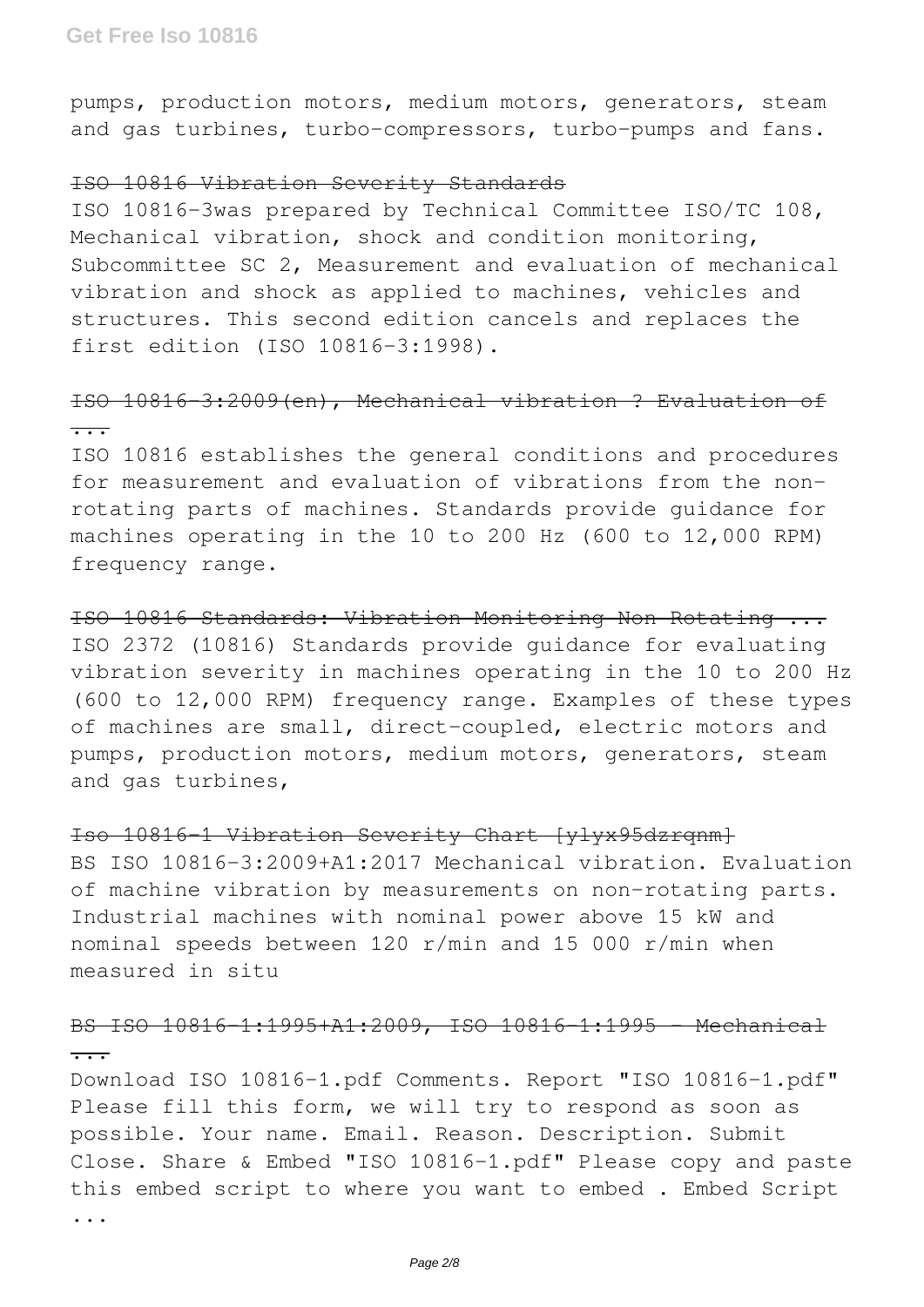#### [PDF] ISO 10816-1.pdf - Free Download PDF

ISO 10816-1, dealing with the measurement and evaluation of machine vibration, could be called on for the components of wind turbines (rotor bearing, gearbox, and generator). It is the basis of a number of other International Standards, including ISO 10816-3, for industrial machines of all kinds.

# ISO 10816-21:2015(en), Mechanical vibration ? Evaluation ... VIBRATION LIMITS AS PER ISO 10816 STANDARDS (Velocity in mm/sec-RMS) Machine class: 1 Individual parts of engines and machines integrally connected with the complete machine in its normal operating condition. (Production electrical motors of up to 15 kW are typical examples of machines in this category.)

Vibration Limits as Per Iso 10816 Standards | Machines Norma ISO 10816 Establece las condiciones y procedimientos generales para la medición y evaluación de la vibración, utilizando mediciones realizadas sobre partes no rotativas de las máquinas.

## Norma ISO 10816 - Rodamientos.com

•ISO 10816‐Bearing vibration •ISO 7919‐Shaft vibration •ISO 20816‐New series bearing and shaft vibration. Merge of 10816 and 7919 to 20816. Important for power plants. •ISO 20816 ‐2 Land‐basedgas turbines, steam turbinesand generators in excess of40 MW, with

ISO standards for Machine vibration and balancing –Focus ... ISO 20816-2:2017 is applicable to land-based gas turbines, steam turbines and generators (whether coupled with gas and/or steam turbines) with power outputs greater than 40 MW, fluid-film bearings and rated speeds of 1 500 r/min, 1 800 r/min, 3 000 r/min or 3 600 r/min.

## ISO - ISO 20816-2:2017 - Mechanical vibration ...

ISO 10816-7:2009. p. 41726. ICS > 17 > 17.160. ISO 10816-7:2009 Mechanical vibration — Evaluation of machine vibration by measurements on non-rotating parts — Part 7: Rotodynamic pumps for industrial applications, including measurements on rotating shafts. Buy this standard This standard was last reviewed and confirmed in 2020. Therefore this version remains current. Abstract Preview. ISO ...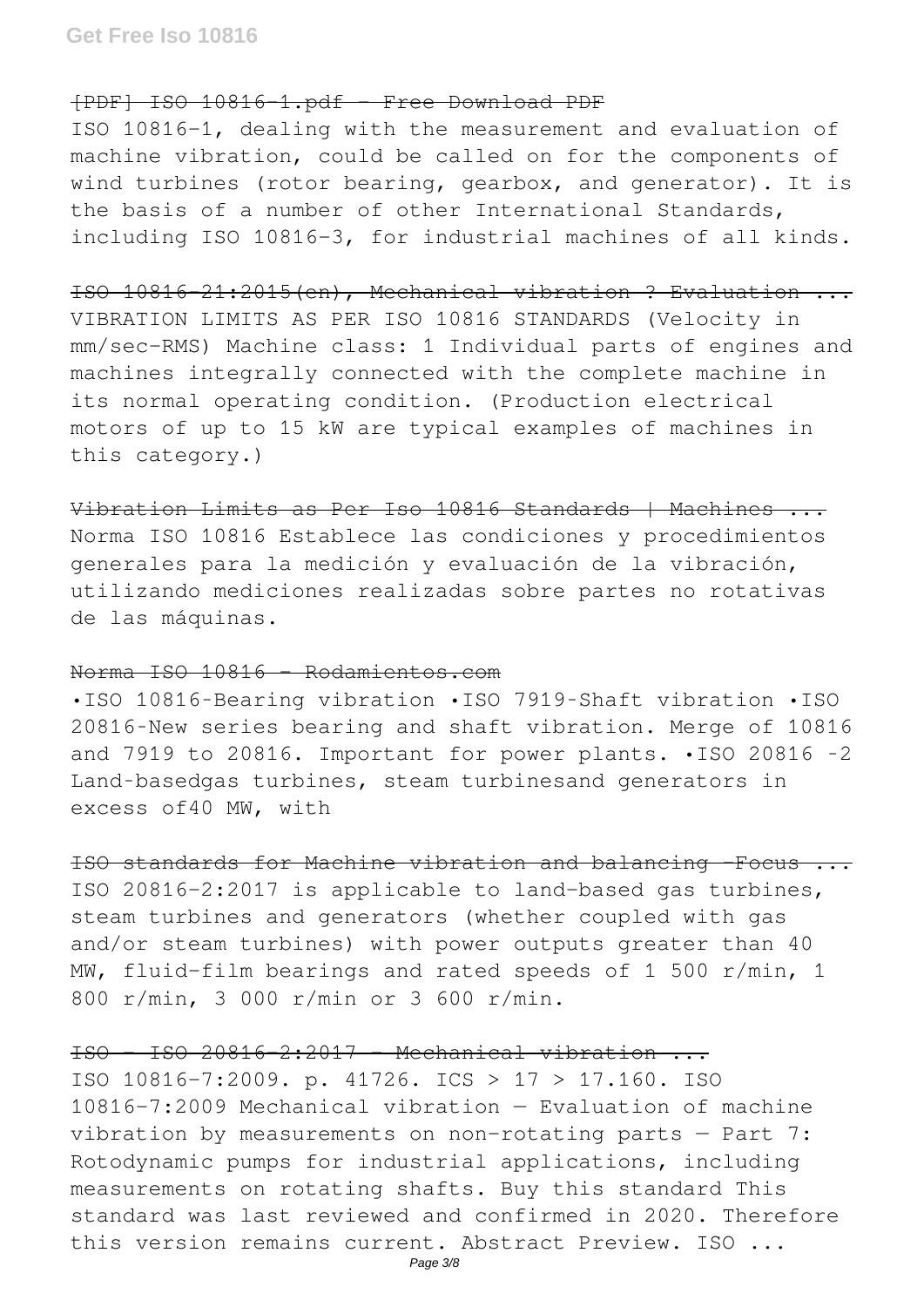## ISO - ISO 10816-7:2009 - Mechanical vibration — Evaluation ...

ISO 10816 VIBRATION SEVERITY CHART PDF. Posted on February 3, 2020 by admin. Vibration Severity Level ISO Vibration Severity Chart Published by ISO by Machine Class. ISO 6) ISO Standard (Casing Measurements) 8) Dresser-Clark-Jackson Chart (Shaft Displacement). . gauge the severity of shaft. ISO DVA Metric – interactive vibration severity chart. This interactive chart will show you alarm ...

#### ISO 10816 VIBRATION SEVERITY CHART PDF

BS ISO 10816-1, 96th Edition, February 28, 2010 - Mechanica vibration - Evaluation of machine vibration by measurements on non-rotating parts - Part 1: General guidelines There is no abstract currently available for this document

BS ISO 10816-1 : Mechanica vibration - Evaluation of ... ISO 10816-3 point to another standard normally that defines the specs of the measurement (ISO 2954 or updated), it is normally not broad band like that or at least not OA, the normal spec is "broad band" but filtered 10-1000Hz and the filter spec is brand new in the latest 10 years and are now defined in a way that it is actually possible to follow the previous was the same from the 50's I ...

# ISO 10816-3 Vibration severity chart - Vibration Analysis ...

This part of ISO 10816 does not include any con- sideration of torsional vibration. 2 Normative reference 'The following standard contains provisions which, through reference in this text, constitute provisions of this part of ISO 10816. At the time of publication, the edition indicated was valid.

## iso-10816-1 - Scribd

Iso-10816-6 1/1 PDF Drive - Search and download PDF files for free. Iso 10816 6 [MOBI] Iso 10816 6 Eventually, you will extremely discover a other experience and skill by spending more cash. nevertheless when? reach you take on that you require to get those every needs later having significantly cash?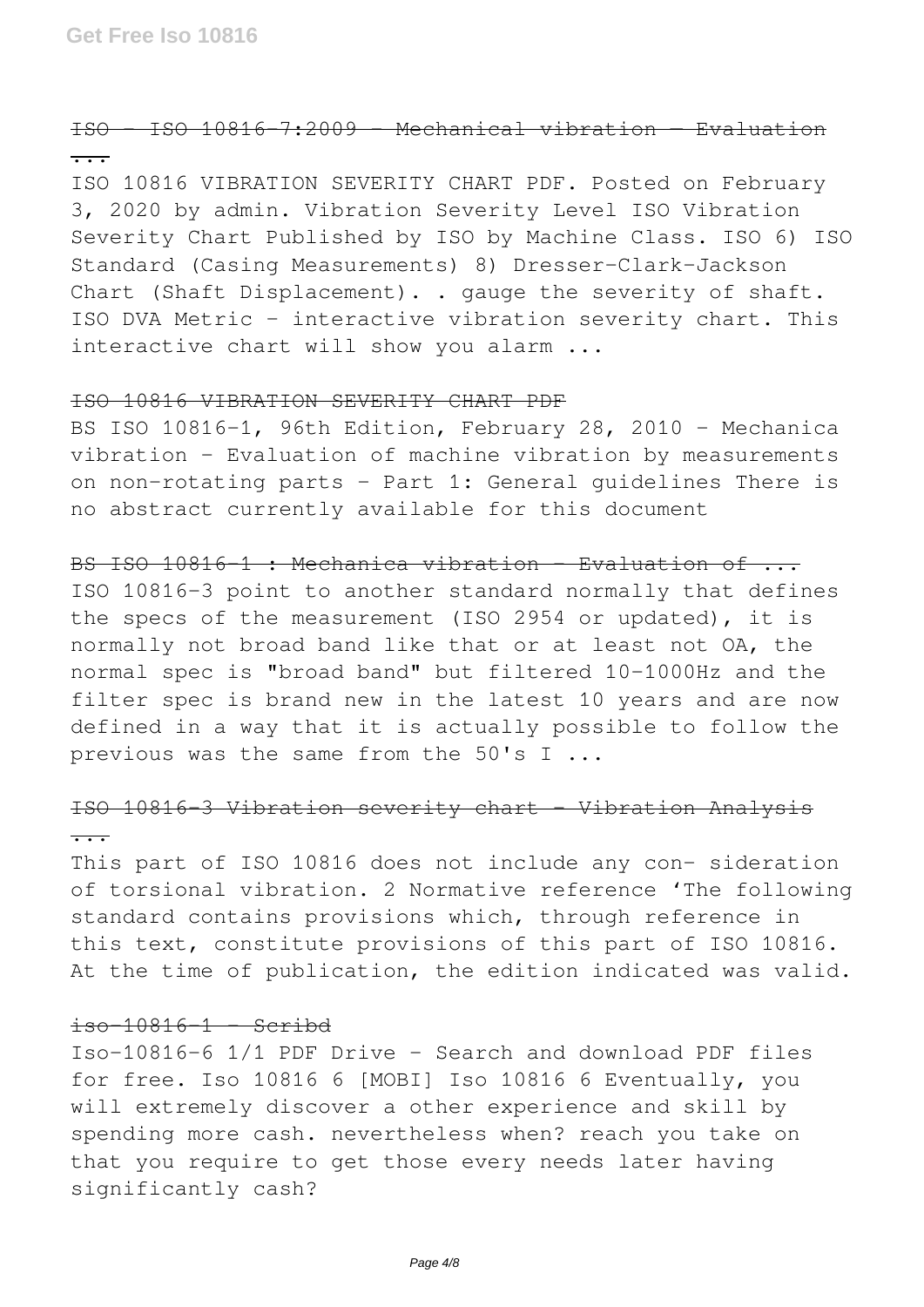iso 10816-3 How to interpret ISO 10816-1 with the Fluke 805FC Vibration Meter Vibration Analysis for beginners 3 (vibration limits, types of measurements, acceleration sensor) How to download paid international standards free of cost ? *Analizador Experto ISO 10816* How to become an expert in Vibration Analysis *Understanding Vibration Screening with Fluke 805: How to Trend and Intepret Results Accredited ISO Category I Vibration Analyst Training \u0026 Certification* How to Download Paid OISD ASTM IEC IEEE Standards Free of Cost. ISO 10816 Medir confiablemente vibraciones en maquinaria rotativa industrial ISO 10816

Vibration Analysis for beginners 1 (Predictive Maintenance explanation. How it works?) What is Vibration pen  $++$ Operation of Vibration pen || Working of vibration pen || SKF vibration pen Why dynamic balancing is so important? **Connect: Vibration Condition Monitoring Demo** Vibration Analysis for beginners 2 (how to start your Predictive Maintenance) Easy balancing with vibration meter and mobile app Impeller dynamic balance *Balancing a Large Impeller* **Fan balancing. Impeller balancing.** How to check vibration bearing *An Animated Introduction to Vibration Analysis by Mobius Institute* VIBRATION ANALYSIS BASIC FOR BEGINNERS IN HINDI Lecture 10: Practical Examples of Vibration The basic steps for single plane balancing by PRUFTECHNIK VSG301 Vibration Simulator- ISO 10816 signals injected into TPI9080 *Field balancing with VIBXPERT II by PRUFTECHNIK* **Part 1-Présentation de la Norme ISO 10816 Webinar - An** Introduction to Vibration Analysis | Part 1/3 <del>Iso 10816</del> ISO 10816-8:2014 applies to reciprocating compressors mounted on rigid foundations with typical rotational speed ratings in the range 120 r/min up to and including 1 800 r/min. The general evaluation criteria which are presented relate to operational measurements.

# ISO - ISO 10816-8:2014 - Mechanical vibration — Evaluation ...

ISO 2372 (10816) Standards provide guidance for evaluating vibration severity in machines operating in the 10 to 200Hz (600 to 12,000 RPM) frequency range. Examples of these types of machines are small, direct-coupled, electric motors and pumps, production motors, medium motors, generators, steam and gas turbines, turbo-compressors, turbo-pumps and fans.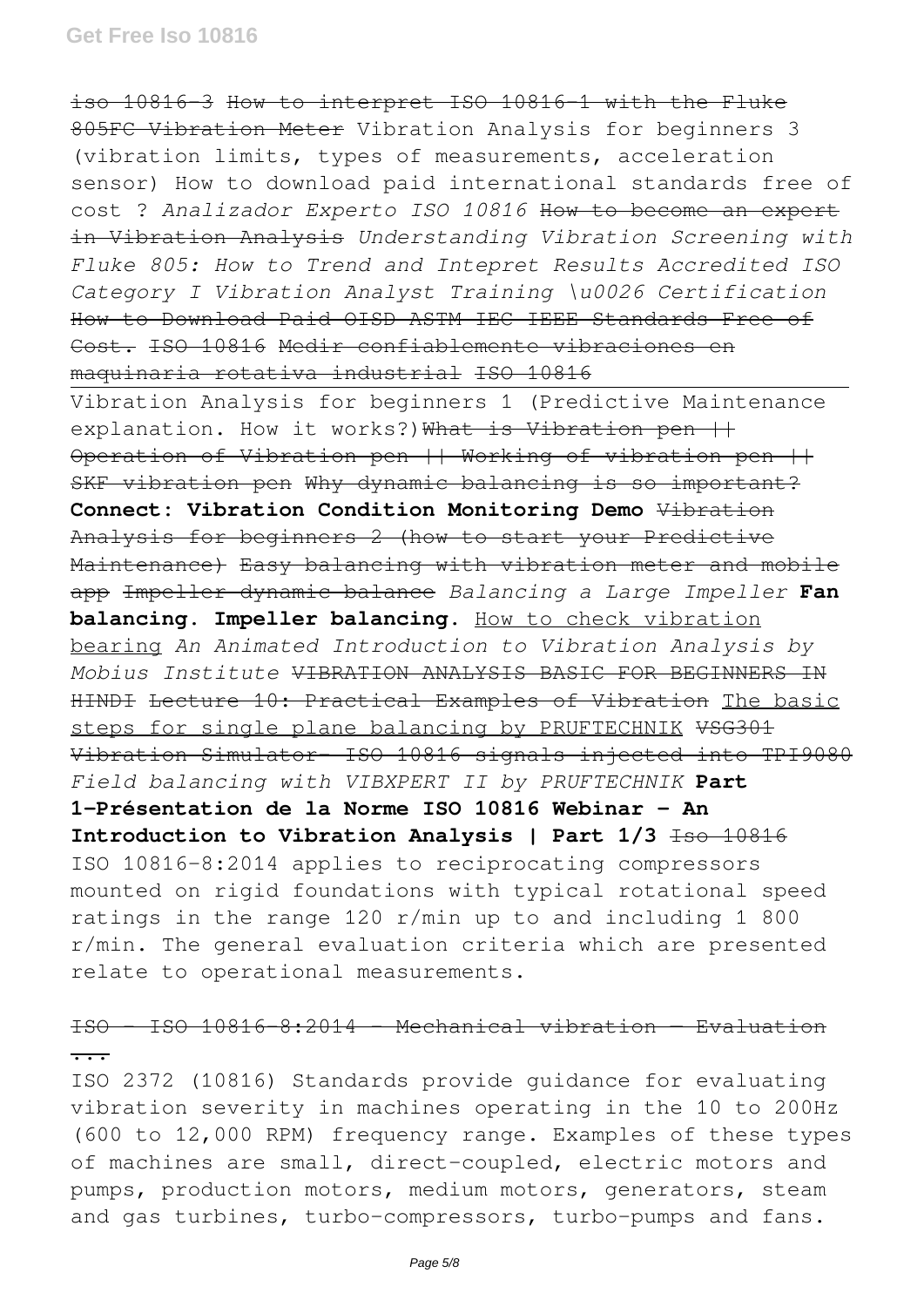#### ISO 10816 Vibration Severity Standards

ISO 10816-3was prepared by Technical Committee ISO/TC 108, Mechanical vibration, shock and condition monitoring, Subcommittee SC 2, Measurement and evaluation of mechanical vibration and shock as applied to machines, vehicles and structures. This second edition cancels and replaces the first edition (ISO 10816-3:1998).

# ISO 10816-3:2009(en), Mechanical vibration ? Evaluation of

...

ISO 10816 establishes the general conditions and procedures for measurement and evaluation of vibrations from the nonrotating parts of machines. Standards provide guidance for machines operating in the 10 to 200 Hz (600 to 12,000 RPM) frequency range.

ISO 10816 Standards: Vibration Monitoring Non Rotating ... ISO 2372 (10816) Standards provide guidance for evaluating vibration severity in machines operating in the 10 to 200 Hz (600 to 12,000 RPM) frequency range. Examples of these types of machines are small, direct-coupled, electric motors and pumps, production motors, medium motors, generators, steam and gas turbines,

## Iso 10816-1 Vibration Severity Chart [ylyx95dzrqnm]

BS ISO 10816-3:2009+A1:2017 Mechanical vibration. Evaluation of machine vibration by measurements on non-rotating parts. Industrial machines with nominal power above 15 kW and nominal speeds between 120 r/min and 15 000 r/min when measured in situ

BS ISO 10816 1:1995+A1:2009, ISO 10816 1:1995 - Mechanical ...

Download ISO 10816-1.pdf Comments. Report "ISO 10816-1.pdf" Please fill this form, we will try to respond as soon as possible. Your name. Email. Reason. Description. Submit Close. Share & Embed "ISO 10816-1.pdf" Please copy and paste this embed script to where you want to embed . Embed Script ...

[PDF] ISO 10816-1.pdf - Free Download PDF ISO 10816-1, dealing with the measurement and evaluation of machine vibration, could be called on for the components of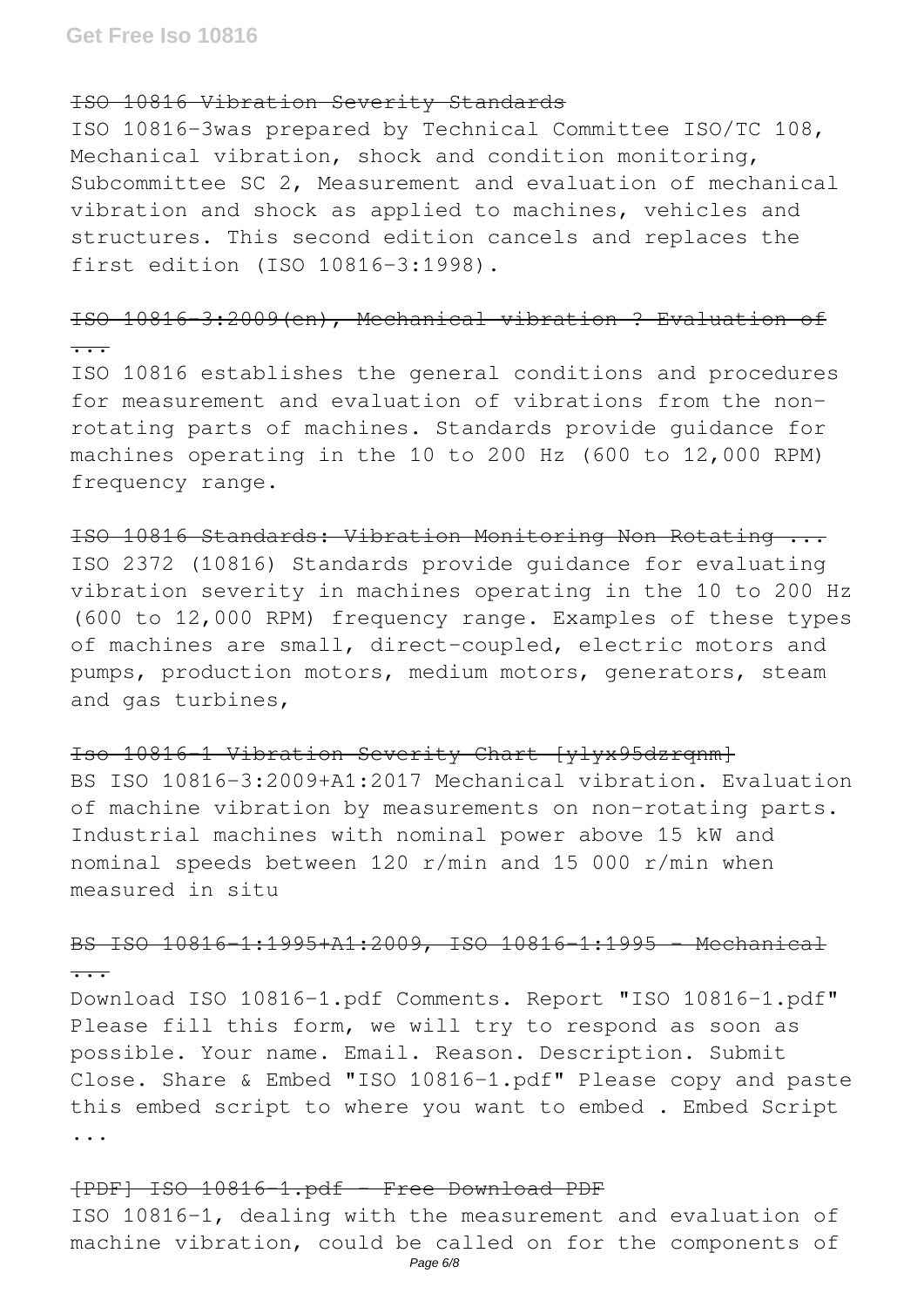wind turbines (rotor bearing, gearbox, and generator). It is the basis of a number of other International Standards, including ISO 10816-3, for industrial machines of all kinds.

ISO 10816-21:2015(en), Mechanical vibration ? Evaluation ... VIBRATION LIMITS AS PER ISO 10816 STANDARDS (Velocity in mm/sec-RMS) Machine class: 1 Individual parts of engines and machines integrally connected with the complete machine in its normal operating condition. (Production electrical motors of up to 15 kW are typical examples of machines in this category.)

Vibration Limits as Per Iso 10816 Standards | Machines ... Norma ISO 10816 Establece las condiciones y procedimientos generales para la medición y evaluación de la vibración, utilizando mediciones realizadas sobre partes no rotativas de las máquinas.

## Norma ISO 10816 - Rodamientos.com

•ISO 10816‐Bearing vibration •ISO 7919‐Shaft vibration •ISO 20816‐New series bearing and shaft vibration. Merge of 10816 and 7919 to 20816. Important for power plants. •ISO 20816 ‐2 Land-basedgas turbines, steam turbinesand generators in excess of40 MW, with

ISO standards for Machine vibration and balancing –Focus ... ISO 20816-2:2017 is applicable to land-based gas turbines, steam turbines and generators (whether coupled with gas and/or steam turbines) with power outputs greater than 40 MW, fluid-film bearings and rated speeds of 1 500 r/min, 1 800 r/min, 3 000 r/min or 3 600 r/min.

ISO - ISO 20816-2:2017 - Mechanical vibration ...

ISO 10816-7:2009. p. 41726. ICS > 17 > 17.160. ISO 10816-7:2009 Mechanical vibration — Evaluation of machine vibration by measurements on non-rotating parts — Part 7: Rotodynamic pumps for industrial applications, including measurements on rotating shafts. Buy this standard This standard was last reviewed and confirmed in 2020. Therefore this version remains current. Abstract Preview. ISO ...

ISO - ISO 10816-7:2009 - Mechanical vibration — Evaluation

...